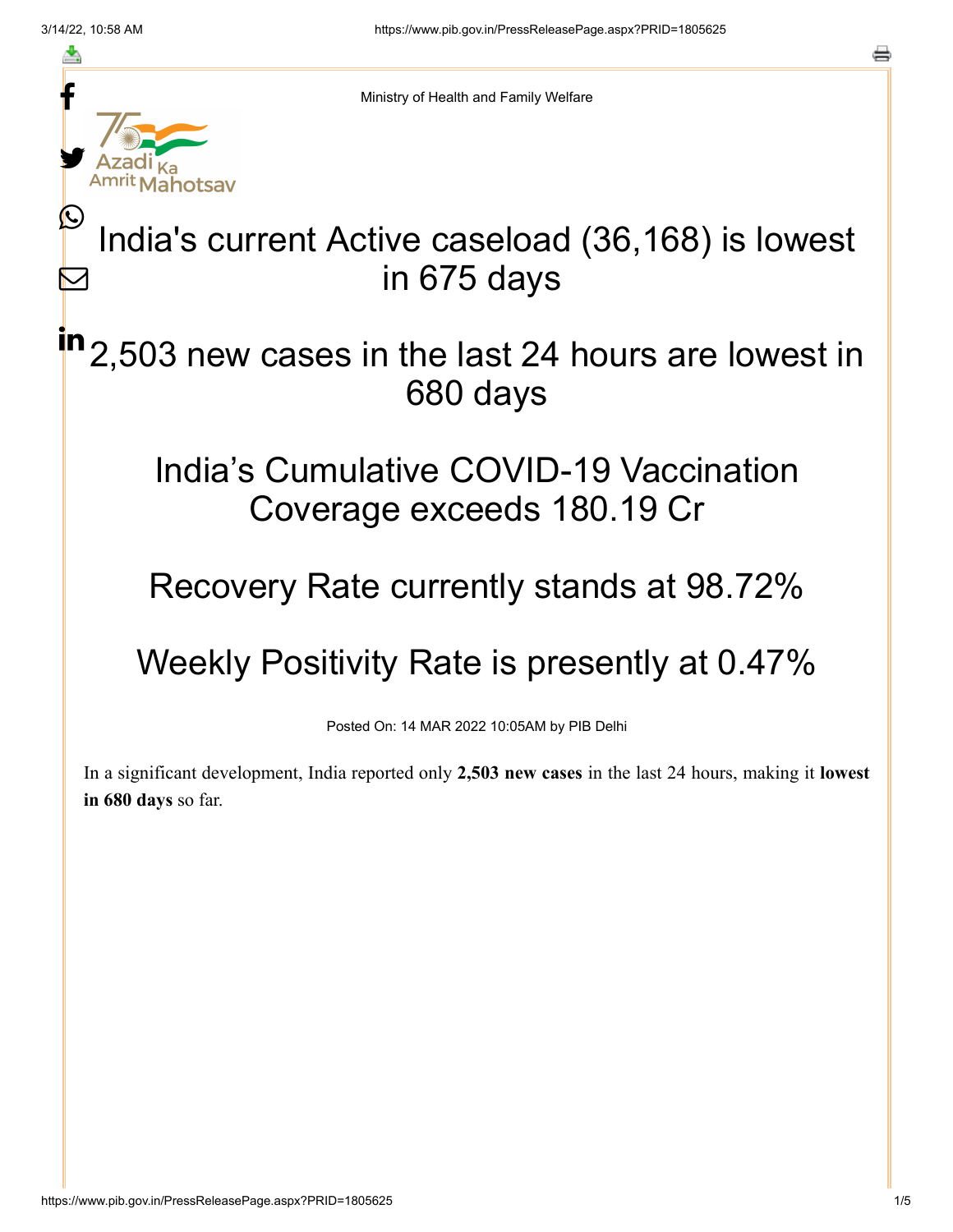3/14/22, 10:58 AM https://www.pib.gov.in/PressReleasePage.aspx?PRID=1805625



With this, India's Active Caseload at **36,168** becomes **lowest in 675 days.** Active cases now constitute **0.08%** of the country's total Positive Cases**.**



Consequently, India's recovery rate stands at **98.72%. 4,377** patients have recovered in the last 24 hours and the cumulative tally of recovered patients (since the beginning of the pandemic) is now at **4,24,41,449.**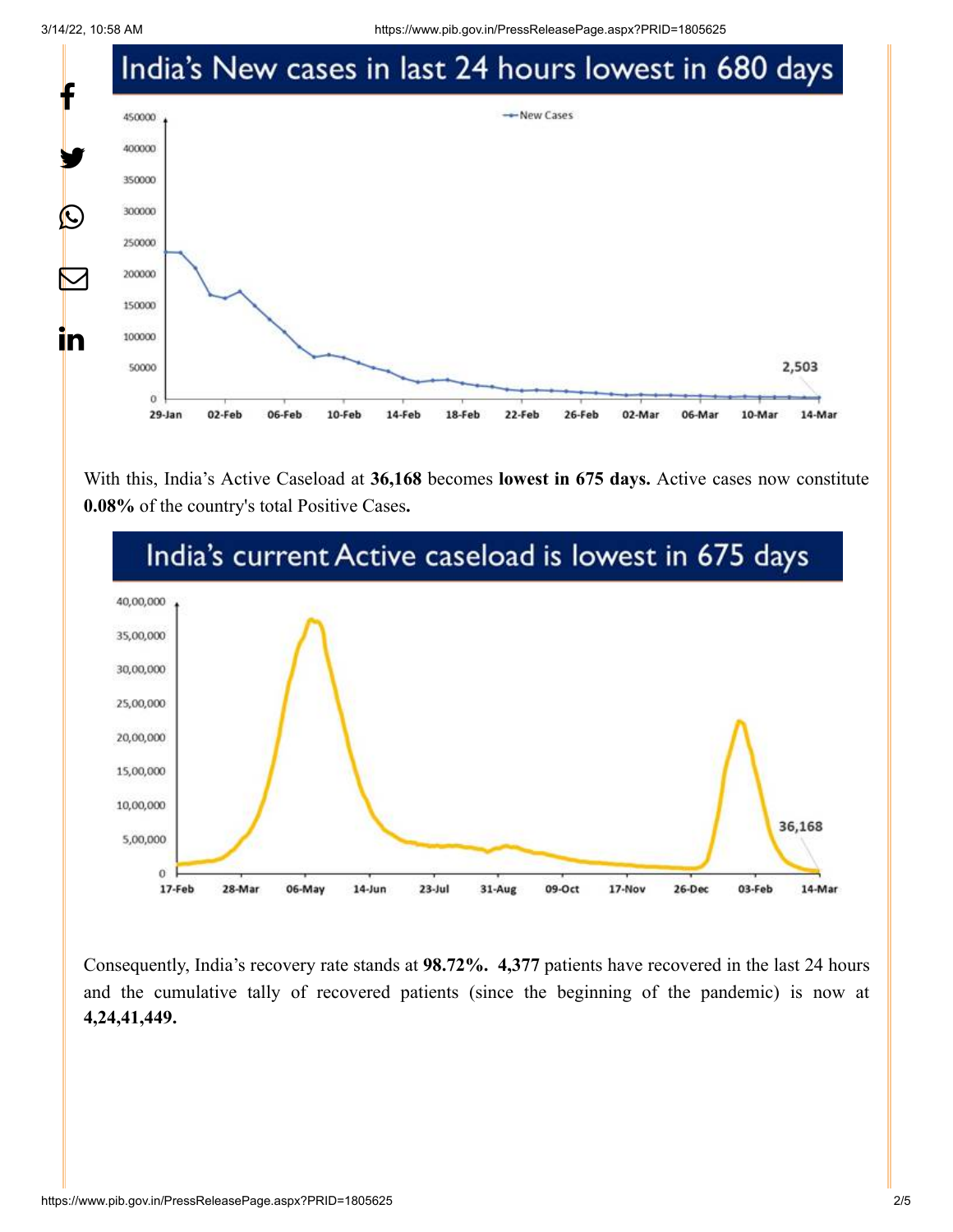3/14/22, 10:58 AM https://www.pib.gov.in/PressReleasePage.aspx?PRID=1805625



The last 24 hours saw a total of **5,32,232** COVID-19 tests being conducted. India has so far conducted over **77.90 Cr (77,90,52,383**) cumulative tests.

There has been a sustained fall in the weekly and daily Positivity Rates too. **Weekly Positivity Rate** in the country currently **stands at 0.47%** and the **Daily Positivity rate is reported to be 0.47%.**



On the vaccination front, India's COVID-19 vaccination coverage has exceeded **180.19 Cr (1,80,19,45,779)** as per provisional reports till 7 am today. This has been achieved through 2,10,99,040 sessions. The break-up of the cumulative figure as per the provisional report till 7 am today include: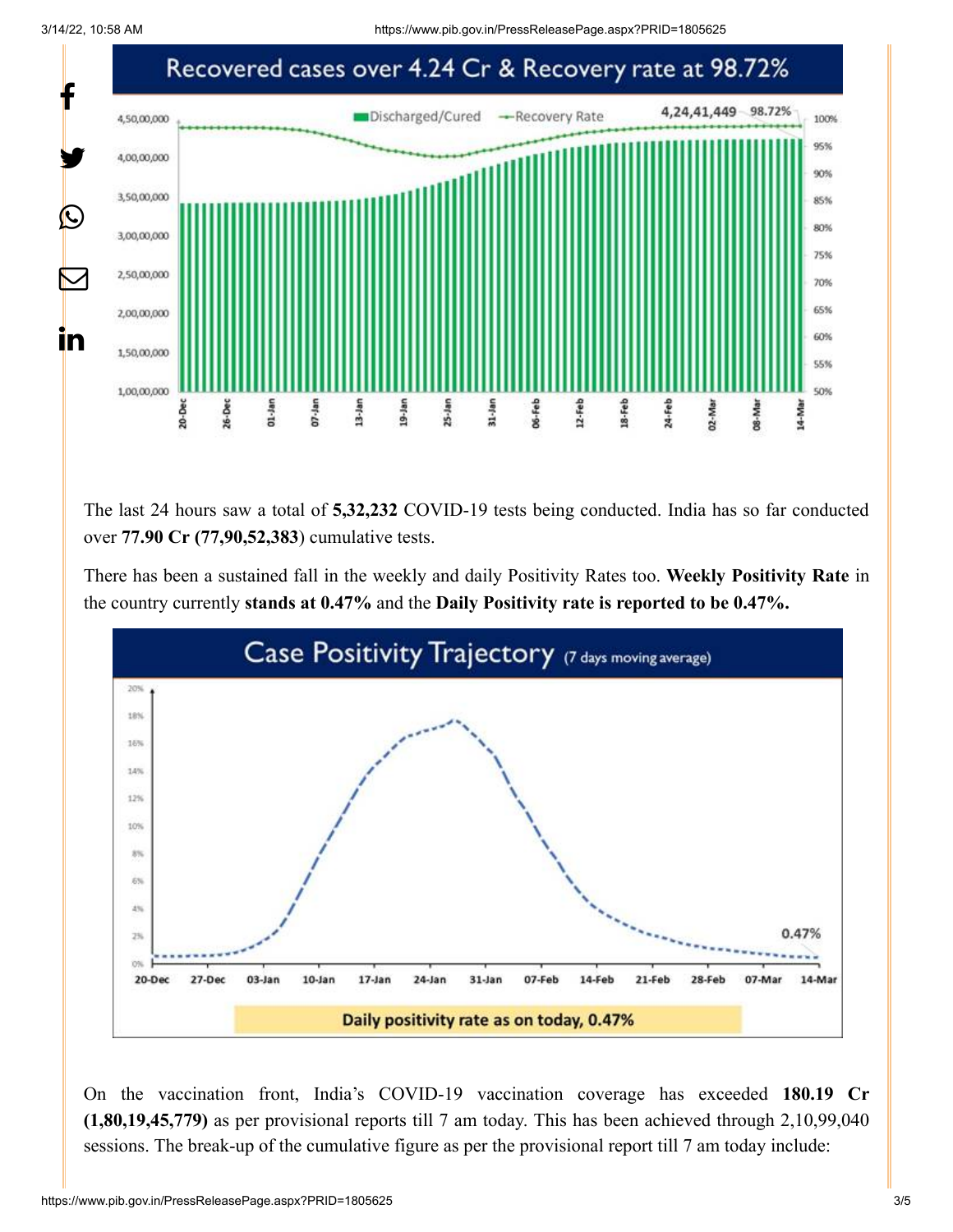|                        | Cumulative Vaccine Dose Coverage |                 |
|------------------------|----------------------------------|-----------------|
| <b>HCWs</b>            | $1st$ Dose                       | 1,04,02,647     |
|                        | $2nd$ Dose                       | 99,84,784       |
|                        | <b>Precaution Dose</b>           | 43,11,566       |
| <b>FLWs</b>            | $1st$ Dose                       | 1,84,11,505     |
|                        | $2nd$ Dose                       | 1,74,77,757     |
|                        | <b>Precaution Dose</b>           | 65, 65, 248     |
| Age Group 15-18 years  | $1st$ Dose                       | 5,58,92,605     |
|                        | $2nd$ Dose                       | 3,38,83,880     |
| Age Group 18-44 years  | $1st$ Dose                       | 55, 33, 47, 902 |
|                        | $2nd$ Dose                       | 45,54,94,388    |
| Age Group 45-59 years  | 1 <sup>st</sup> Dose             | 20, 25, 37, 734 |
|                        | $2nd$ Dose                       | 18,28,01,487    |
| Over 60 years          | $1st$ Dose                       | 12,65,93,557    |
|                        | $2nd$ Dose                       | 11,38,50,979    |
|                        | <b>Precaution Dose</b>           | 1,03,89,740     |
| <b>Precaution Dose</b> |                                  | 2,12,66,554     |
| Total                  |                                  | 1,80,19,45,779  |